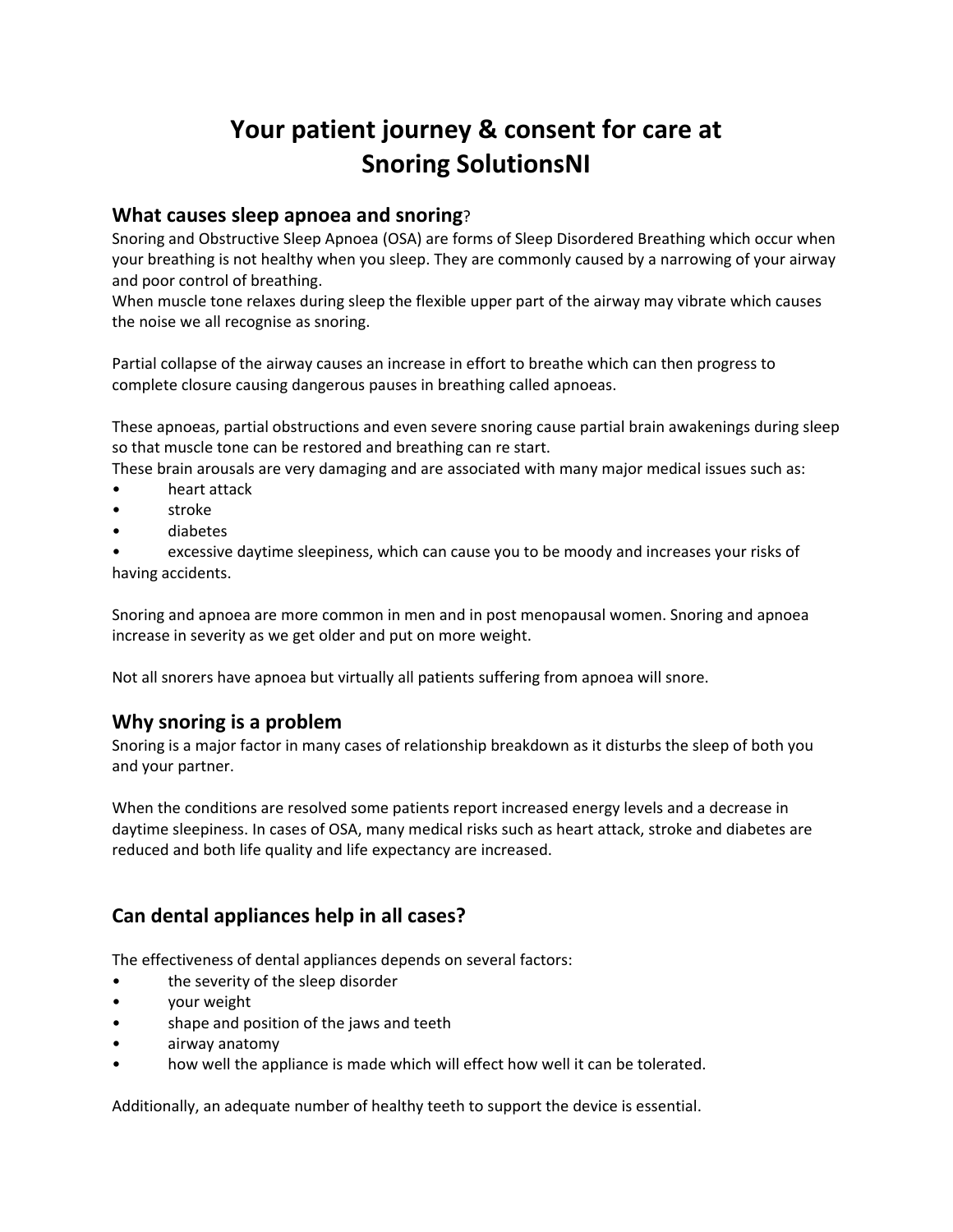The patient's medical history, regular medication, cigarette and alcohol consumption, ability to breathe easily through the nose and even habitual sleep position may also be of relevance.

The appliances are generally prescribed for non apnoeic snoring and mild – moderate OSA. However they can also be used to treat moderate – severe OSA when a patient can't tolerate continuous positive airway pressure (CPAP) or surgery in some cases. ( please refer to our website for more details on CPAP).

The use of dental appliances is simple, non invasive, reversible and cost effective and may be the basis of definitive life long treatment.

Dental appliances will only be provided after detailed examination of teeth, gums and jaw joints and after a screening for the signs that might predict OSA have been carried out.

At Snoring SolutionsNI we use the most modern digital technology both during our patient clinics and to make our oral appliances. This allows us to use techniques and materials that product less bulky appliances which are better tolerated and are proven to be more effective.

### **Pre–Consultation Questionnaires and Virtual Chats**

Our aim is no manage your care as efficiently as possible within recommended guidelines. We are pleased to provide an initial complimentary screening for you by assessing the Pre-Consultation questionnaire that is available on our website www.snoringsolutionsni.com

We will also require you to complete the Medical History form to give us valuable information about your health that may be a contributing factor to your complaints during sleep or daytime tiredness.

These completed forms can be returned by post or emailed to info@snoringsolutionsni.com

If we require further initial clarification we will contact you to arrange a phone call or a complimentary virtual Zoom chat.

If appropriate your screening will continue when we offer a Home Sleep Test. The assessment of the pre-consultation questionnaires and the Sleep Test can all be organised remotely for your convenience.

If you have been referred by a Respiratory or ENT consultant you may already have had a recent sleep test carried out.

## **Home Sleep Studies**

As dentists we don't use sleep studies to make a diagnosis as this is solely the remit of medical colleagues. Our sleep studies are used to:

- screen for the severity of your sleep disordered breathing ( Snoring or OSA) and ensure you are being managed under the strict guidelines that we follow with your best interests being our priority
- indicate when referral to a Respiratory or ENT consultant is required
- ensure the dental appliances are working effectively.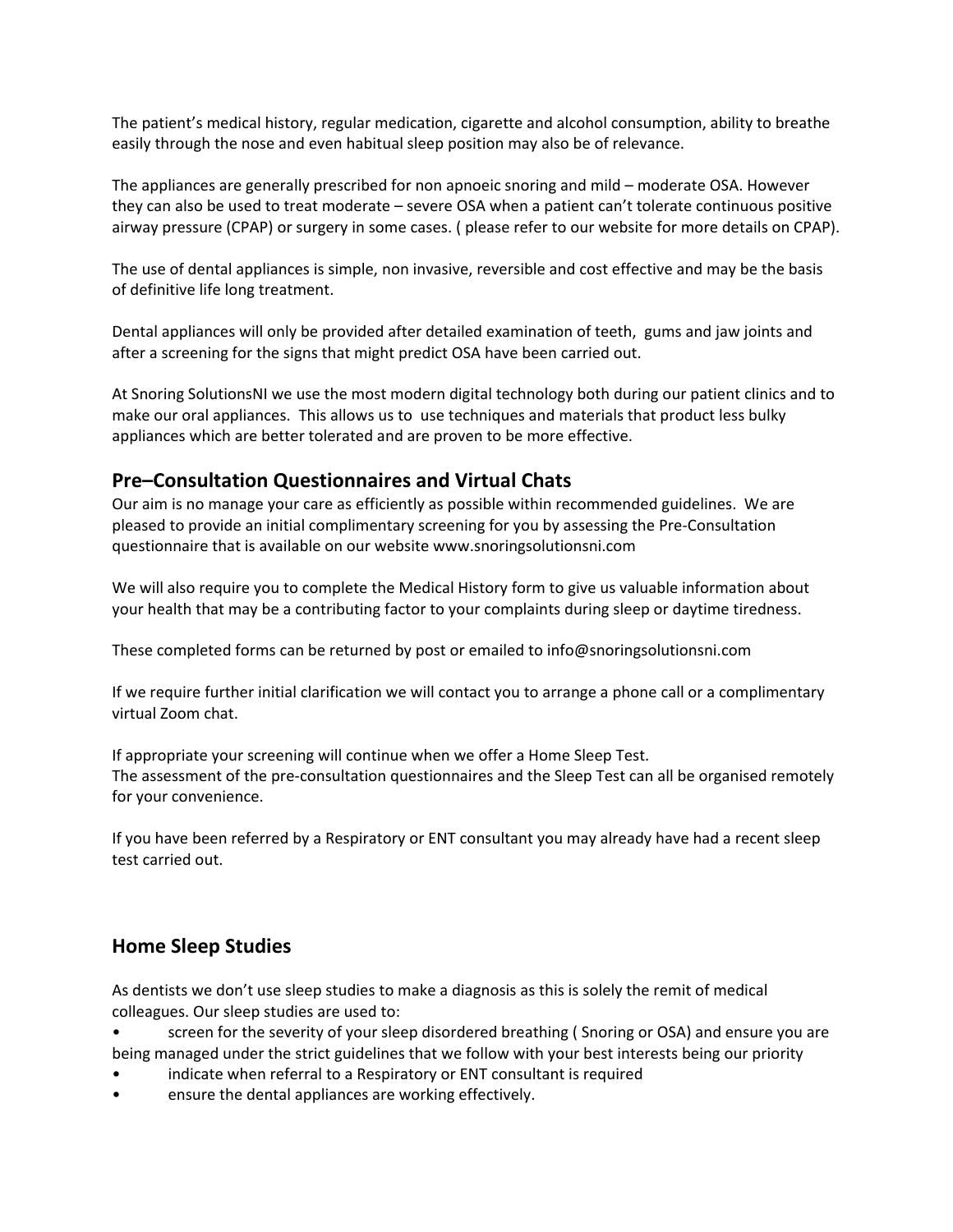We currently use 2 types of Home Sleep Test monitor. Both are recognised by the leading global Respiratory company ResMed and validated by the American Academy of Sleep Medicine as Type 3 Sleep Tests:

1. **Ecotosense Night Owl**: we use this to screen if you have signs of Sleep Apnoea. We can also detect if your breathing is resulting in episodes when the oxygen in your blood decreases below normal range. The results from these tests are most important to help us assess if we can provide care or if referral to a medical colleague is advised. We also use this monitor to help verify your appliance is having a successful outcome.

Each Night Owl monitor has up to 10 over night sleep reports available on each disposable monitor device and the modern technology of this device allows us to set up and read the results remotely.

2. **ResMed ApneaLink:** is sometimes used if a more detailed report is required, especially if we are referring to a Respiratory Consultant for care or advice. This monitor needs to be returned after each night used to allow the recorded data to be read.

Video links on how to use these monitors are available on our website.

### **How do dental appliances work?**



**The problem** The relaxed tongue falls back and the structure of the upper airway collapses, obstructing the flow of air to the lungs



#### **The solution** The dental appliance advances the lower jaw pulling the relaxed tongue forward and opening the pharynx allowing air to pass freely into the lungs

Blue arrows – air in. White arrow – obstructed airflow into lungs. White circle – area of obstruction

Dental appliances help maintain an open airway by posturing the lower jaw forward and help prevent the tongue falling to the back of the throat when muscles are relaxed during sleep. The appliance prescribed will be custom made to fit your mouth and will advance the lower jaw with a minimal increase in mouth opening.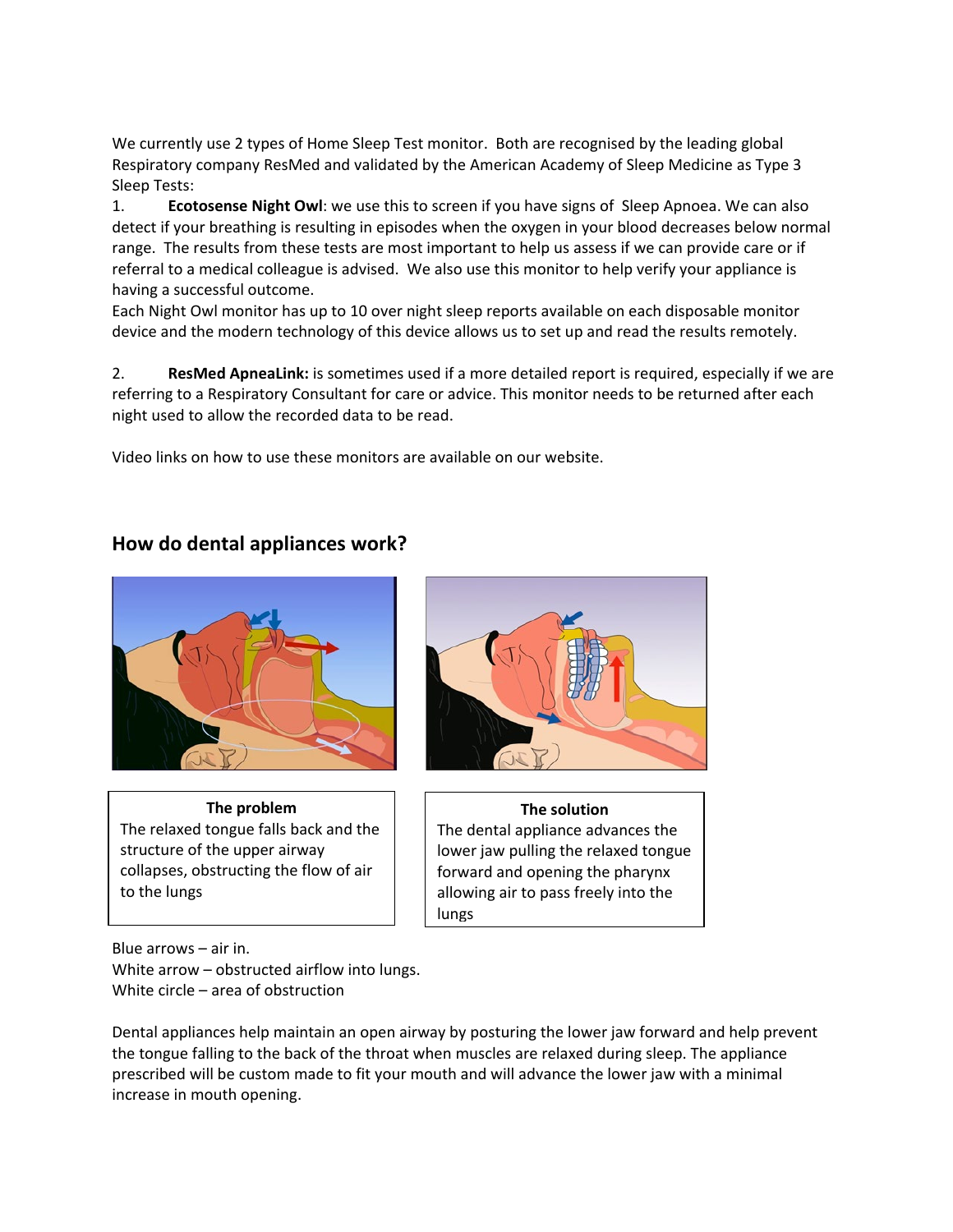Breathing becomes easier, the vibration which causes the snoring noise is reduced or eliminated and the number of times that the airway collapses and blocks during sleep is reduced. The damaging brain arousals seen during sleep associated with OSA or breath holding episodes are reduced.

## **How successful are the oral appliances?**

Success rates vary depending on several factors but in general, successful management of non apnoeic snoring is very high. Recent evidence shows that these oral devices can be as effective as other treatment such as CPAP and more effective than soft tissue surgery alone. As with all options of management there are no guarantees this therapy will be successful for every individual.

Research shows that patient acceptance of this treatment is high (75-100%) at beginning of treatment and that 80% of those initially successfully treated also experienced good long term control of severe OSA.

Our most commonly provided appliances can be seen on our website www.snoringsolutionsni.com

Those judged to be suitable for your individual condition and oral status will be demonstrated so that you can have a valuable input to selecting your appliance.

Obviously the costs of the appliances vary and this too will be discussed prior to proceeding with treatment. It doesn't necessarily follow that the more expensive the appliance, the more effective the appliance will be for you. We have an immense experience to help select the appliance that is best suited to you and your lifestyle……the opinion of your sleep partner is always considered as well.

There are many problems with patients either electing to self diagnose and self treat their own snoring problem using an over the counter 'non custom' device (such devices being very similar to 'boil and bite' gum shield appliances) and/or non dentally qualified personnel recommending the purchase and use of such devices.

These over the counter, 'non custom' devices may often prove relatively ineffective (mainly because they are often uncomfortable and are poorly retained) and in some cases damaging to the oral structures. These devices are not used or advised under any circumstances. There are times when an oral appliances are inappropriate and we have the experience and network of colleagues who we can refer you to if necessary for other management options.

Our priority is to manage you successfully and ethically ….not simply to "sell" you an appliance.

#### **Are there any side effects?**

Dry mouth, increased salivation, facial / jaw discomfort, temporary bite change on waking have been recorded as short term problems and are insignificant compared to the potential complications of surgery to the back of the throat.

Most patients adapt to the dental appliance in a few weeks and these minor problems soon disappear.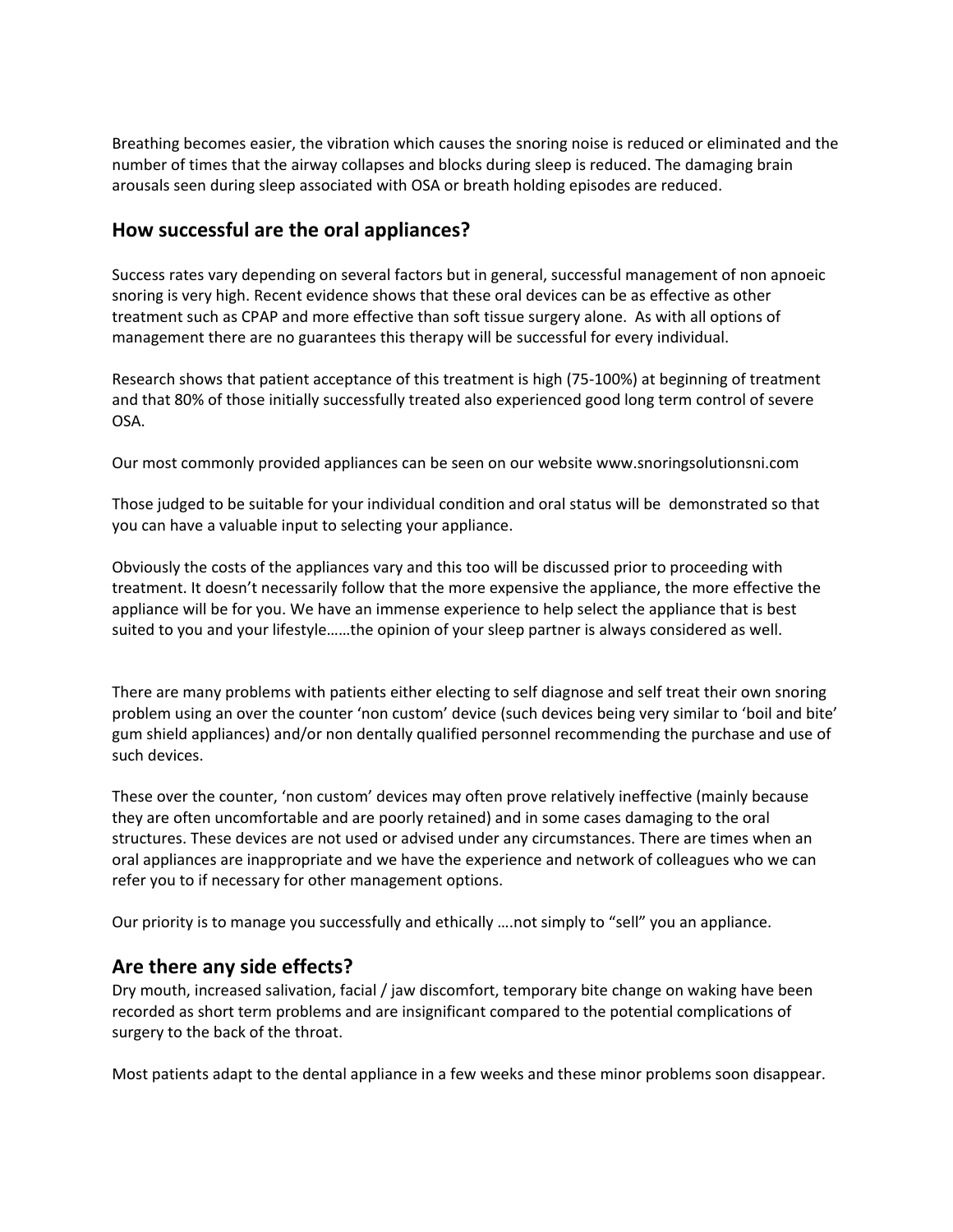In the long-term, jaw joint problems and unwanted movement of teeth have been reported. For this reason, it is important that any gum disease and/or untreated dental disease is treated before treatment starts.

Digital video scans taken during your initial consultation record the shape of your teeth and the relationship of the upper and lower jaws. Regular long term follow up review appointments will be organised so that any unwanted changes can be detected and discussed with you at an early stage.

All new patients will be instructed in simple muscle stretch exercises which need to be carried out on removing the device in the morning. Additionally a small 'morning jaw/tooth re aligner' may also be provided. 5 minute use of this re aligner is recommended to try and ensure (as far as possible) that longer term side effects are minimised.

## **Are the appliances suitable for everyone?**

These appliances are not appropriate for patients with

- poorly controlled epilepsy
- poor periodontal (gum) health, especially if teeth are mobile

Patients must have an adequate number of healthy teeth in each arch to support and retain the appliance (usually more than 8 healthy, well distributed teeth per arch is the minimum number required).

However, in some cases, appliances can be made for patients who do not have any upper teeth at all. If patients do not have any lower teeth, then such appliances can only function if at least 2 dental implants can be placed to support and retain the appliance.

#### **Longterm follow up**

After fitting the oral appliance you will be reviewed at short intervals until you are happy with your appliance and you have stopped snoring and any apnoea has been suitably controlled. Overnight sleep studies will be repeated to ensure the appliance is effective and to communicate the outcome to your doctor. In cases when this outcome is less than satisfactory we may have to discuss alternative treatment options with your doctor.

We will recall you for reviews and you should accept that longterm monitoring is part of current recommended guidelines.

## **Professional fees**

**Initial assessment of pre-consultation questionnaires**: no charge / complimentary

#### **Home Sleep Test**

Ecotosense Night Owl : (disposable with up to 10 overnight reports available) £95

ResMed ApneaLink Sleep report (1 night) £75 (the sleep tests can be reported by a trained Respiratory Consultant if required for an additional fee)